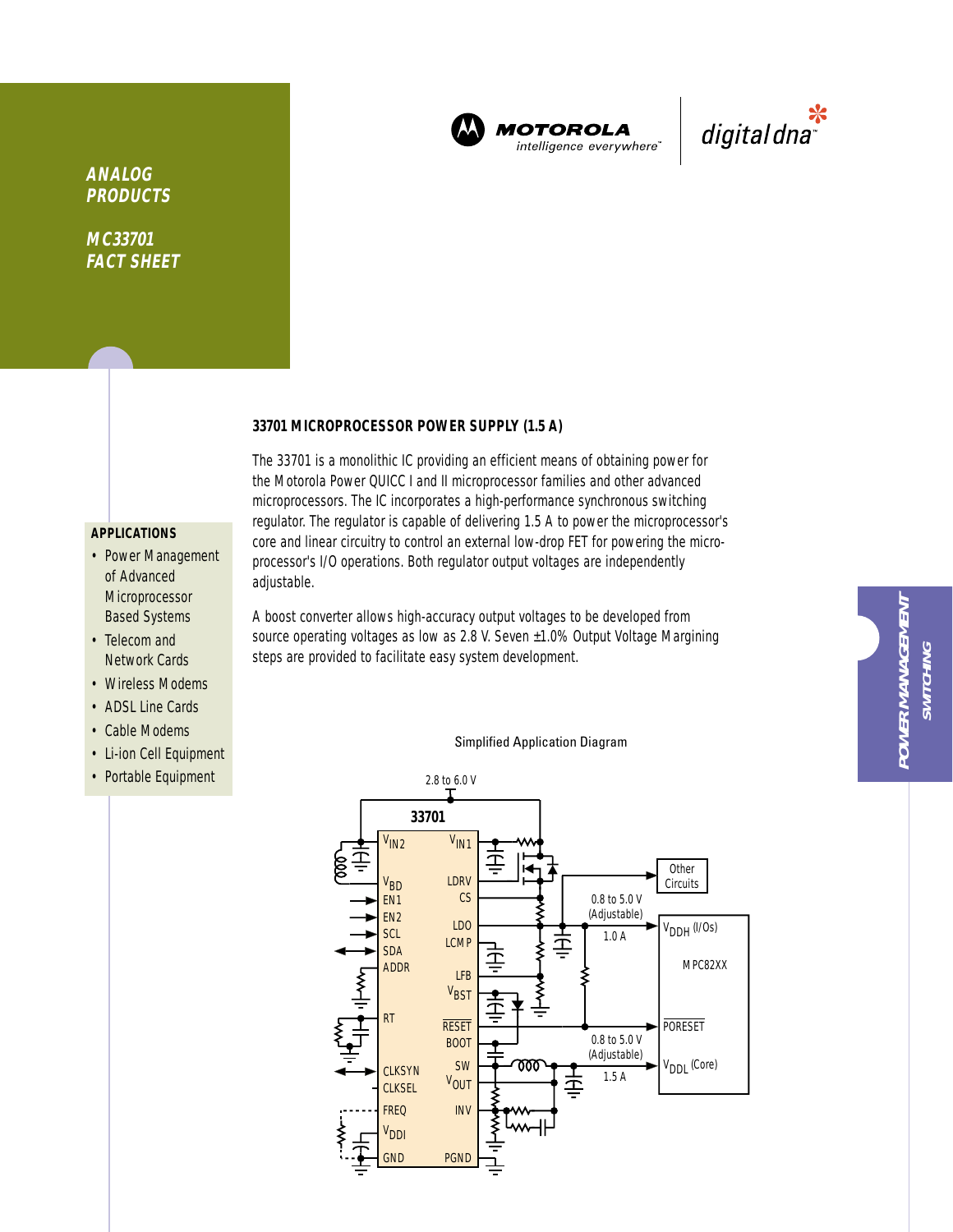## **FEATURES**

- I<sup>2</sup>C with address register selection for programming control
- Programmable internal Watchdog and Power-ON Reset to ensure MCU performance integrity
- Synchronous buck converter with cycle-by-cycle PWM current mode control for enhanced output voltage accuracy
- Boost converter for enhanced low-voltage performance
- Adjustable switching regulator output voltage via external resistor divider
- External RC programmed Reset Power-UP Delay timer
- Additional devices available for comparison in Analog Selector Guide SG1002/D

## **CUSTOMER BENEFITS**

- High-performance power source supporting advanced microprocessors
- High-efficiency step-down switching regulator
- Reduced PC board space resulting in enhanced application reliability and lower costs
- Self-contained Watchdog with Power-ON Reset
- Predictable up/down power sequencing to ensure CPU integrity
- Flexible application protection and programmable performance features
- Voltage margining for easy system development

| Performance              | <b>Typical Values</b>                                         |
|--------------------------|---------------------------------------------------------------|
| <b>Operating Voltage</b> | 2.8 V to 6.0 V                                                |
| Output Voltages:         |                                                               |
| SW (Adjustable)          | 0.8 to 5.0 V $\omega$ 1.5 A                                   |
| LDO (Adjustable)         | 0.8 to 5.0 V $\oslash$ 1.0 A                                  |
| Voltage Margining        | $7 \pm 1.0\%$ steps                                           |
| <b>Buck Converter</b>    |                                                               |
| Line & Load Reg.         | $± 1.0\%$                                                     |
| <b>Current Limit</b>     | 3.0A                                                          |
| PWM Freq. (Adjustable)   | 200 to 400 kHz                                                |
| <b>Operating Temp</b>    | $-40^{\circ}$ C $\leq$ T <sub>A</sub> $\leq$ 105 $^{\circ}$ C |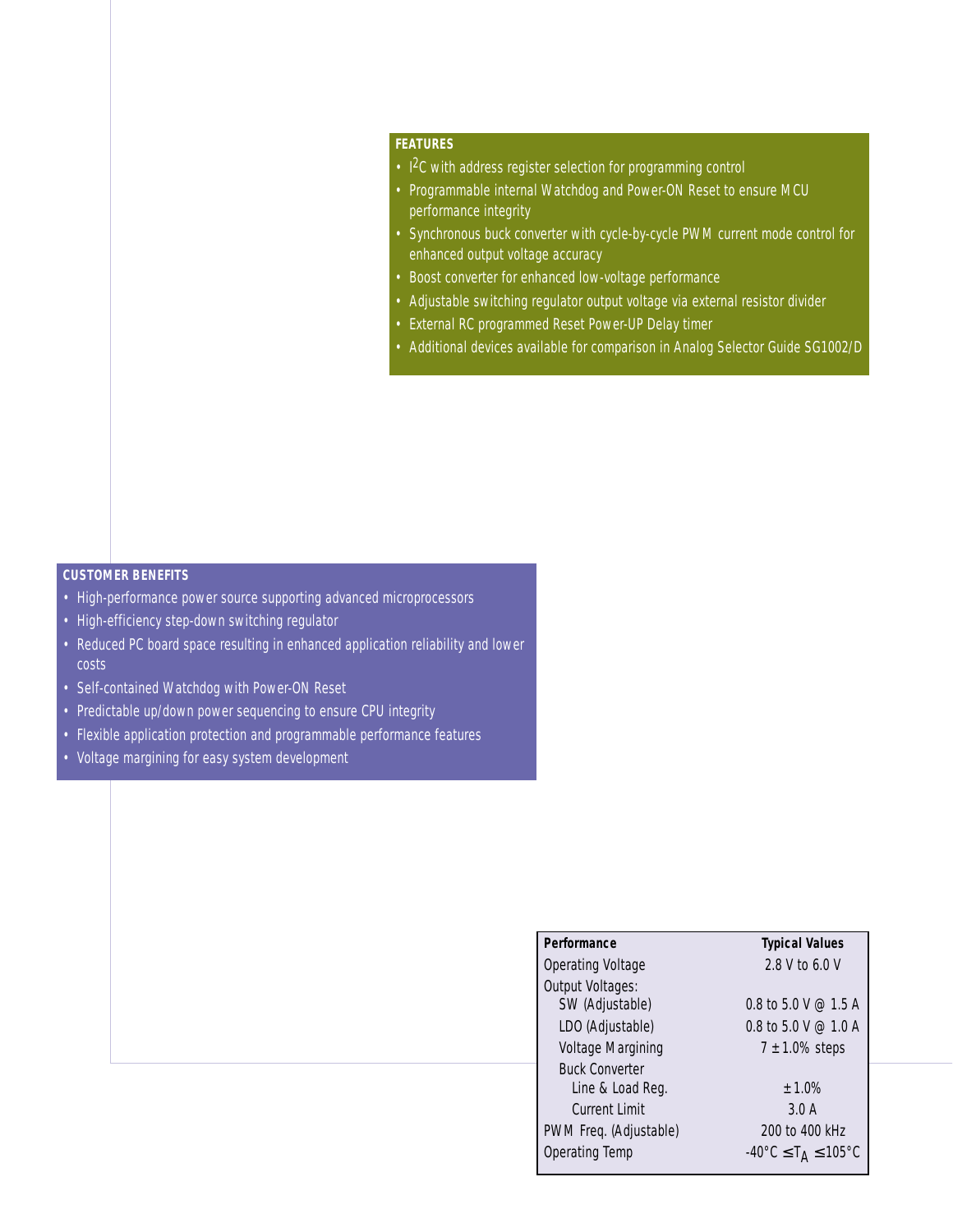#### 33701 Internal Block Diagram



| <b>Protection</b>    | <b>Detect</b> | Limiting | <b>Shut</b><br>Down | Auto<br><b>Recovery</b> |
|----------------------|---------------|----------|---------------------|-------------------------|
| Input Under Voltage  |               |          |                     |                         |
| Output Over Voltage  |               |          |                     |                         |
| Output Under Voltage |               |          |                     |                         |
| Over Current/SC      |               |          |                     |                         |
| Over Temperature     |               |          |                     |                         |